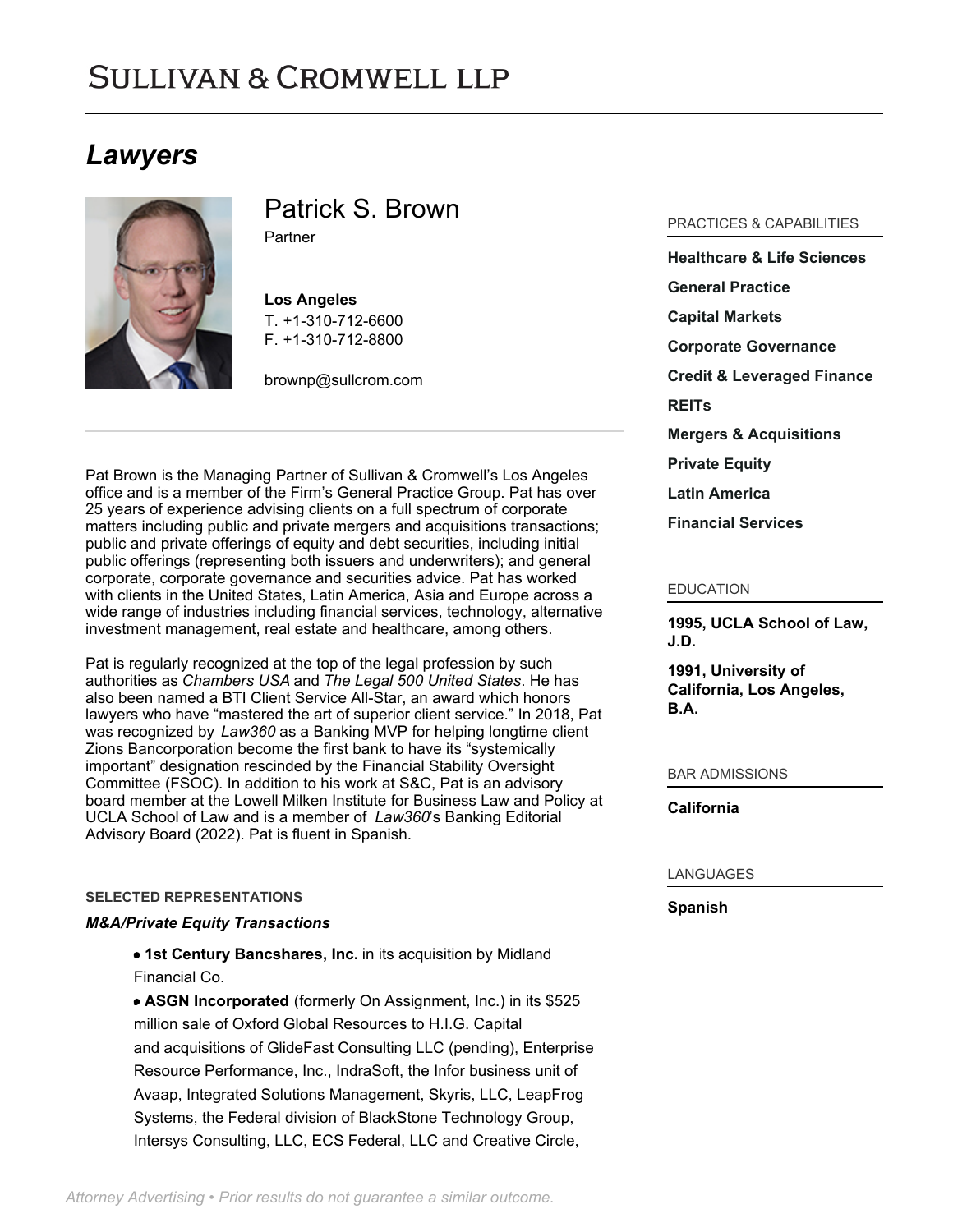### LLC

**B. Riley Financial, Inc.** in its \$175 million acquisition of FocalPoint Securities; its acquisition of National Holdings; its \$116.5 million acquisition of BR Brand Acquisition and BR Brand Holdings; its equity investment in bebe stores; and its acquisitions of magicJack VocalTec, Ltd., FBR & Co. and United Online

**Banc of California** in its acquisition of Pacific Mercantile Bancorp

**Chiron Corporation** in its acquisition by Novartis AG; its acquisitions of PowderJect Pharmaceuticals plc, Matrix Pharmaceutical, Inc. and Pathogenesis Corporation; and its disposition of its diagnostics business to Bayer A.G.

**CIM Group** in connection with its affiliate's purchase of Cole Capital from VEREIT, Inc.

The Special Committee of the Board of **CIM Real Estate Finance Trust** in its acquisition of CIM Income NAV, resulting in a combined company with a \$6 billion enterprise value and its acquisitions of Cole Office & Industrial REIT (CCIT III), Inc. and Cole Credit Property Trust V, Inc. and proposed acquisition of Cole Office & Industrial REIT (CCIT II), Inc.

**Colony Capital** in its acquisition of a 24.9% stake in First Republic Bank from Bank of America, N.A.

**Columbia Banking System, Inc.** in its pending merger with Umpqua Holdings, creating a combined organization that will be a leading West Coast franchise with more than \$50 billion in assets and acquisitions of Bank of Commerce Holdings, Pacific Continental Corporation and Intermountain Community Bancorp

Special committee of **Dole Food Company, Inc.** in connection with Dole's acquisition by its chairman/significant stockholder

**Grandpoint Capital** in its all-stock merger with Pacific Premier Bancorp

**Hanmi Financial** in its \$1.6 billion merger proposal to BBCN Bancorp (later withdrawn) and in its acquisition of CBI

**Hilton Hotels** in its acquisition by funds managed by Blackstone

**J2 Global, Inc.** in its acquisition of Ziff Davis, Inc.

**Lightyear Capital** in its acquisition of Paradigm Acquisition Corp. from Sterling Partners

**Oaktree Capital Management** in Aspiration's \$315 million equity financings from Oaktree and affiliates of Steve Ballmer and its up to \$600 million investment in TPI Composites

**Occidental Petroleum Corporation** in its acquisition of Vintage Petroleum Corporation

**PacWest Bancorp** in its acquisitions of CU Bancorp, Square 1 Financial, Inc., CapitalSource Inc., Marquette Equipment Finance LLC, Business Finance Capital Corp., Community Bancorp Inc. and Foothill Independent Bancorp

**Peter Kim**, founder and CEO of Hudson Clothing, LLC, a wholly-owned subsidiary of Differential Brands Group Inc. (DBG), in connection with DBG's predecessor's merger with Robert Graham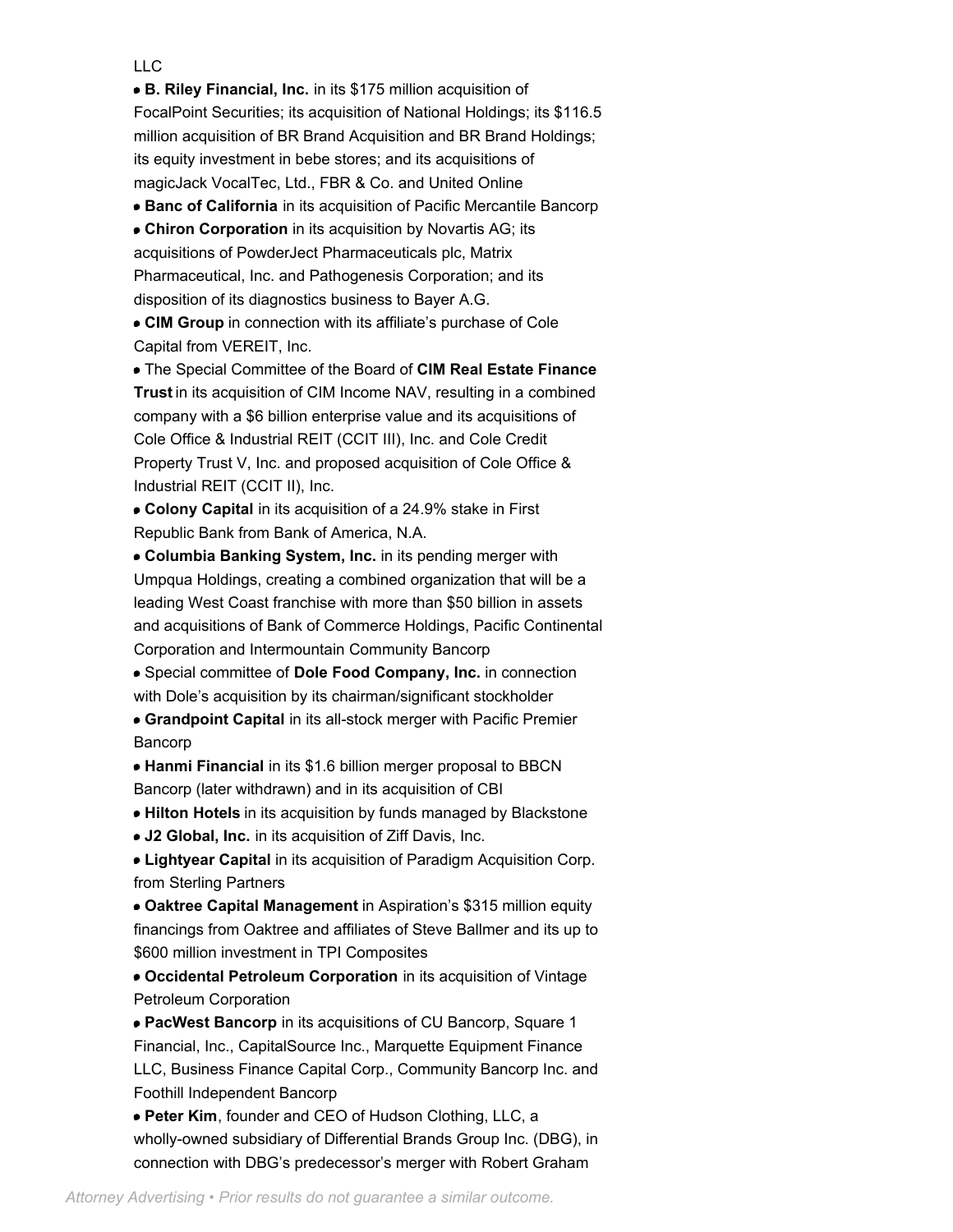**SK hynix Inc.** in its acquisition of Link-A-Media Devices Corporation; its joint development agreement with Toshiba Corp; its strategic alliance with ProMOS Technologies Inc.; its joint venture with STMicroelectronics N.V.; and its disposition of its logic semiconductor business to Citigroup Venture Capital

- **SPO Partners** in its agreement with Liberty Media to invest \$250 million in newly issued shares of Series C Liberty Media common stock in connection with Liberty's acquisition of Formula 1
- **Syntel, Inc.** in its acquisition by Atos S.E.

**Ziff Davis, Inc.** (formerly J2 Global, Inc.) in its acquisition of Everyday Health, Inc.; its stalking horse bid for the assets of Gawker Media Group; its unsolicited offer for Carbonite, Inc. (later withdrawn); and its acquisition of Protus IP Solutions, Inc.

Numerous financial advisors in a variety of public and private M&A matters

### *Capital Markets Transactions*

- Multiple debt and preferred equity offerings by **AT&T Inc.**
- Initial public offering of \$507 million by **Black Knight Financial Services, Inc.** and subsequent equity and debt offerings
- Multiple debt and preferred stock offerings by **City National Corporation**
- Initial public offering of \$252 million by **ClubCorp Holdings, Inc.** and multiple subsequent common stock and senior debt offerings Initial public offering of \$450 million by **Dole Food Company, Inc.** together with a \$300 million offering of mandatory exchangeable securities by a trust established by Dole's principal stockholder
- Multiple debt offerings by **Farmers Insurance Exchange**
- Multiple equity and convertible and senior debt offerings by **Fidelity National Financial**
- Multiple equity and debt offerings by **First Republic Bank**
- Multiple equity and debt offerings by **Global Payments**
- **Mattel, Inc.** in connection with multiple debt offerings
- Multiple debt offerings by **Northrop Grumman Corporation**
- Initial public offering of \$380 million by **Oaktree Capital**
- **Management** and multiple subsequent equity offerings
- **OFS Capital Corp**. in connection with its \$100 million initial public offering
- Initial public offering of \$320 million by **PennyMac Mortgage Invest. Trust** and multiple subsequent equity and debt offerings
- Initial public offering of \$175 million by **Terreno Realty Corp.** and multiple subsequent common and preferred equity offerings
- Initial public offering of \$142 million by **Tilly's, Inc**.
- *Ziff Davis, Inc. (formerly J2 Global, Inc.) in connection with its* \$750 million Rule 144A/Reg S senior notes offering, its \$500 million Rule 144A convertible senior notes offering, its \$420 million convertible notes offering and its \$250 million Rule 144A senior notes offering